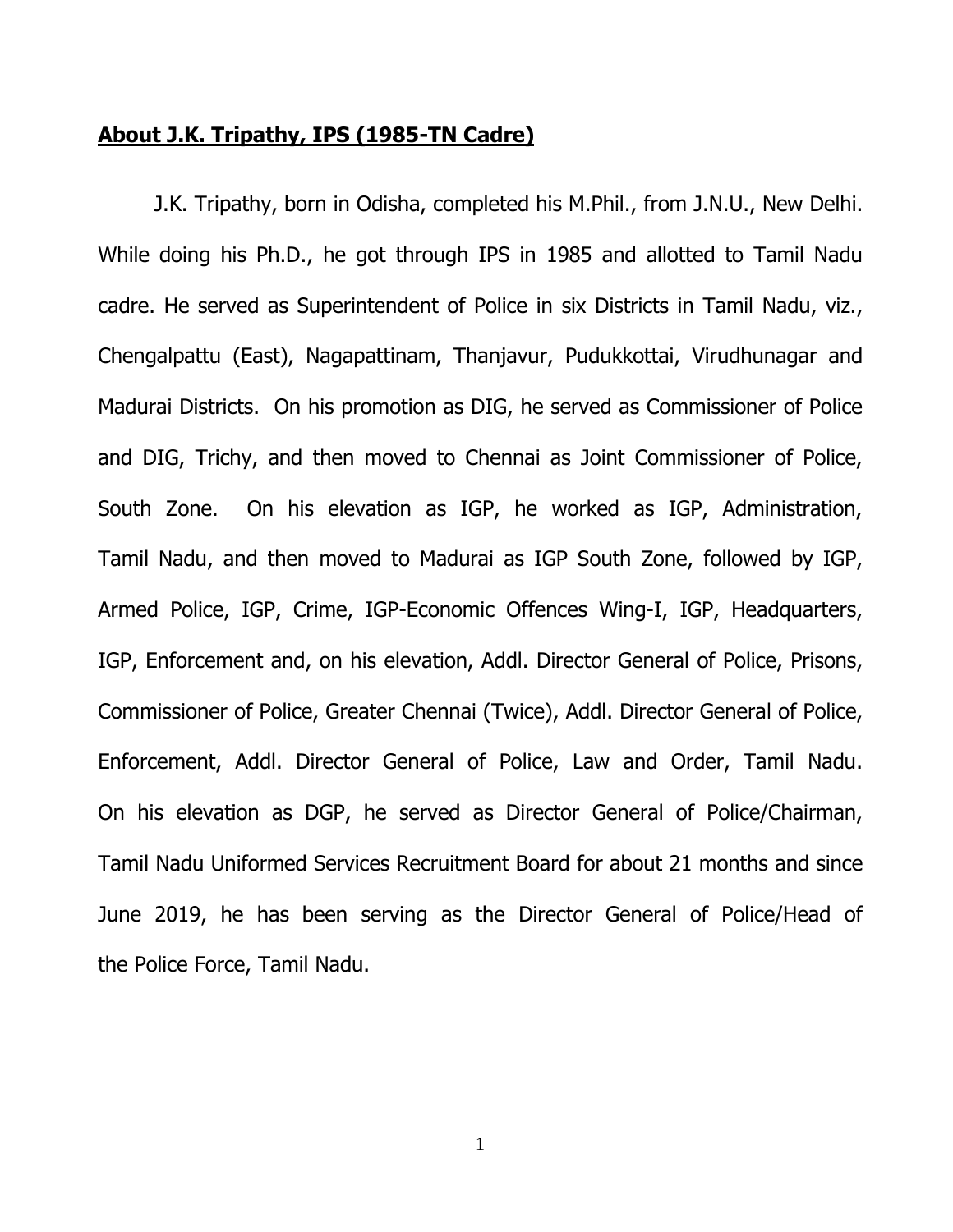While working as Superintendent of Police in 6 sensitive districts, Commissioner of Police in Trichy, Joint Commissioner of Police, South Chennai and Commissioner of Police, Greater Chennai (twice), he successfully handled issues of serious caste and communal conflicts and earned appreciation of all in maintaining law & order and controlling rowdyism and serious crimes. Rowdyism and organised gangs were dealt with iron hand, including police firing in self defence, in all the law and order assignments held by him. Police action against the notorious gangster Mulian @ Rajendran in Sirkali, Kosigyn, Petchimuthu and Korangu Senthil in Trichy; Mumbai don Sanjay Ghatia, notorious TNLA Militant Rajaram, Ayodhyakuppam Veeramani and the dreaded 5 north Indian bank dacoits in Velachery are noteworthy.

While working as Commissioner of Police, Trichy, he had introduced a number of community policing initiatives. Of these, **"Beat Officers' System", "Slum Adoption System"** and **Complaint Box system"** are noteworthy. These initiatives aim at bridging the gap between police and public, making police people-friendly and transparency in police functioning. While heading the Prison Department, he had introduced many Prison reforms, including the establishment of Mahatma Gandhi Community Colleges in all major prisons throughout the State and vast array of rehabilitation measures.

2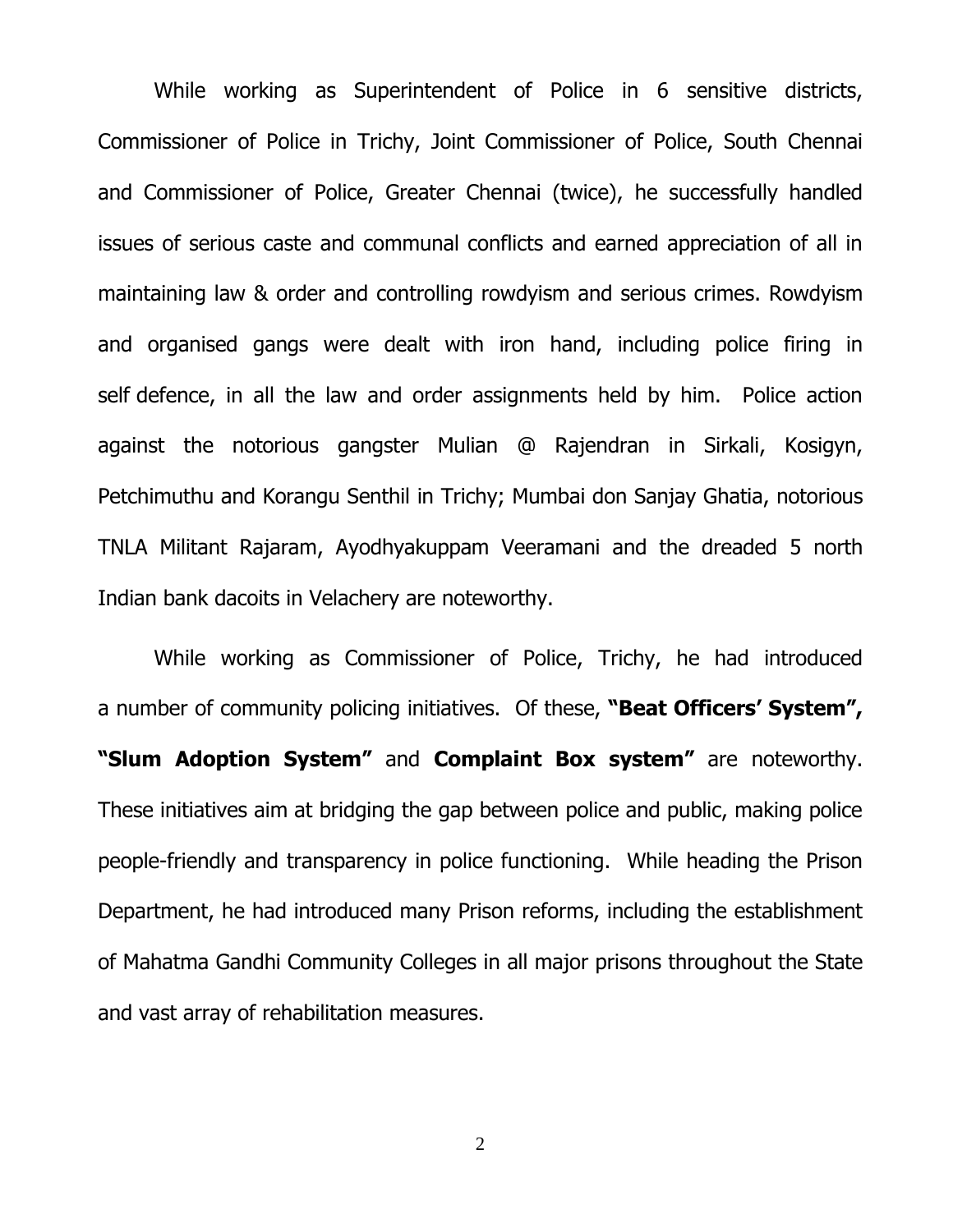As ADGP L&O, bandobust arrangements for Mahamaham in Kumbakonam earned appreciation from all quarters.

While serving as Director General of Police/Chairman, Tamil Nadu Uniformed Services Recruitment Board, Tamil Nadu, first time in the history of TNUSRB, recruitments have been conducted in all categories, viz., Common Recruitment of Gr.II Police Constables, Gr.II Jail Warders and Firemen, Common State level Written Examination for Youth Brigade Members for absorption, S.I. Technical and S.I. Finger Print, for a single calendar year, with utmost integrity, fairness and transparency and a total of 6637 candidates were recruited.

While serving as the Director General of Police/Head of the Police Force, Tamil Nadu, there was no major law and order problem in the State and some noteworthy achievements are follows:

Unprecedented crowds thronged the Sri Varadarajaswamy temple during the Sri Athivaradhar Swamy Vaibhavam which was held for 48 days from 01.07.2019 to 17.08.2019 after 40 years. The number of devotees visiting the abode of Athi Varadhar was on an average three times bigger than Thirumala Tirupati, which witnessed the highest footfall in the country. More than 1 crore devotees visited the temple during the 48 day period. Despite the massive crowd and poor infrastructure, the officers and men of Tamilnadu police displayed immense resilience and endurance to pull off a stampede free security

3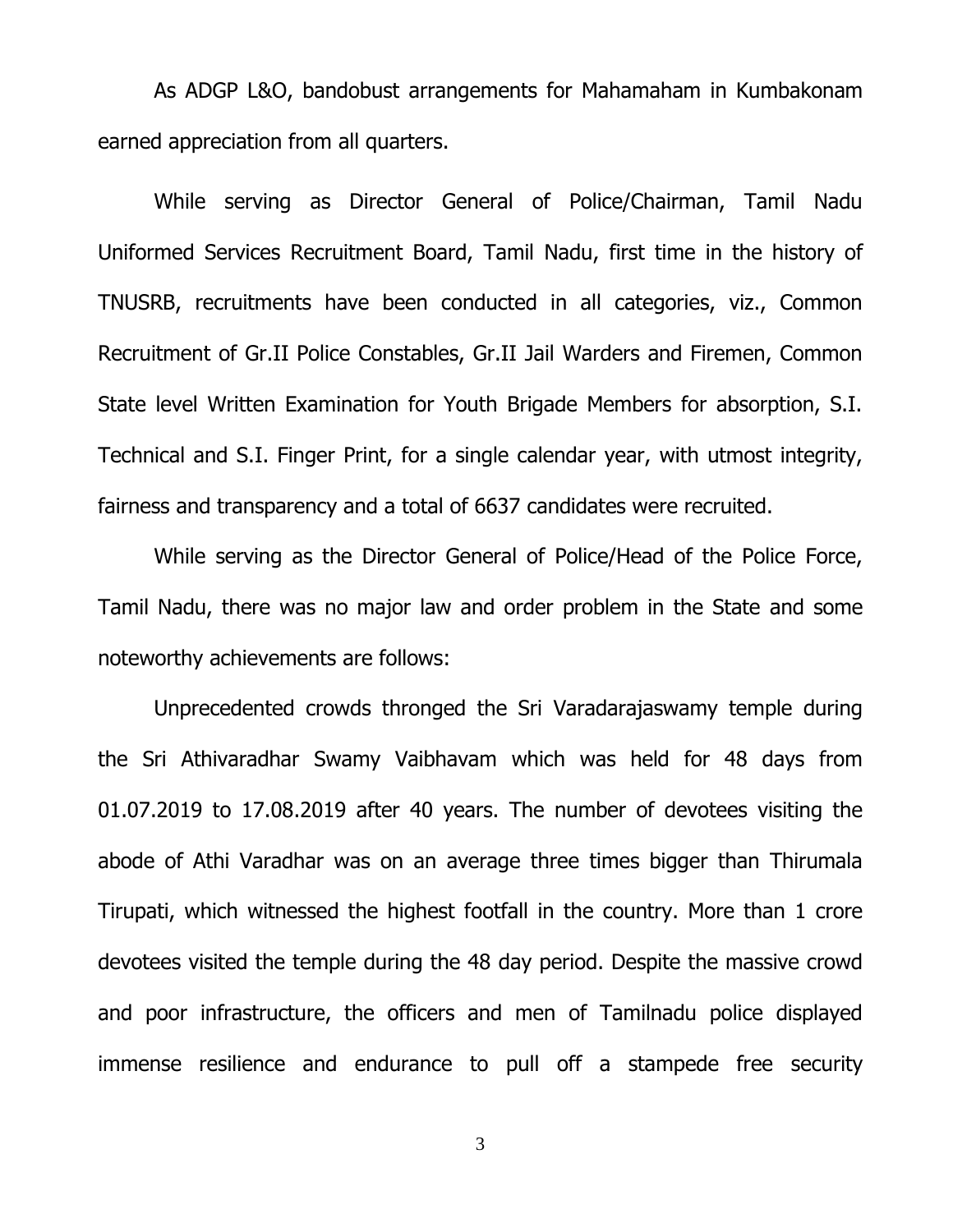arrangements under the command of Mr.Tripathy, which earned praise and appreciation from one and all.

Flawless and foolproof security arrangements made at the Indo-China informal summit between the Hon'ble Prime Minister of India and the President of the People's Republic of China held at Mamallapuram (Kancheepuram District) on 11.10.2019 and 12.10.2019 helped Tamil Nadu Police earn immense appreciation at an international level.

The various agitations organised by Muslim organizations and other political parties against Citizenship Amendment Act (CAA), 2019, National Population Register (NPR) and National Register of Citizens (NRC) were prevented from turning violent by taking proactive measures.

In the wake of Covid-19 pandemic, the country braced itself to fight the virus by leaving no stone unturned. In Tamil Nadu, all major places of public gatherings including weekly shandies, malls, big shops, jewelleries, hyper markets etc., were ordered to be closed from 20.3.2020 to prevent transmission of the disease. On 22.3.2020, the country observed a 14-hour voluntary public curfew (Janata curfew) in response to the call made by the Hon'ble Prime Minister to facilitate community-based preventive measure against Covid-19 pandemic. The State got into a lockdown mode from 6 p.m. on 24.03.2020 by imposing prohibitory orders u/s 144 Cr.PC invoking the provisions of section II of the

4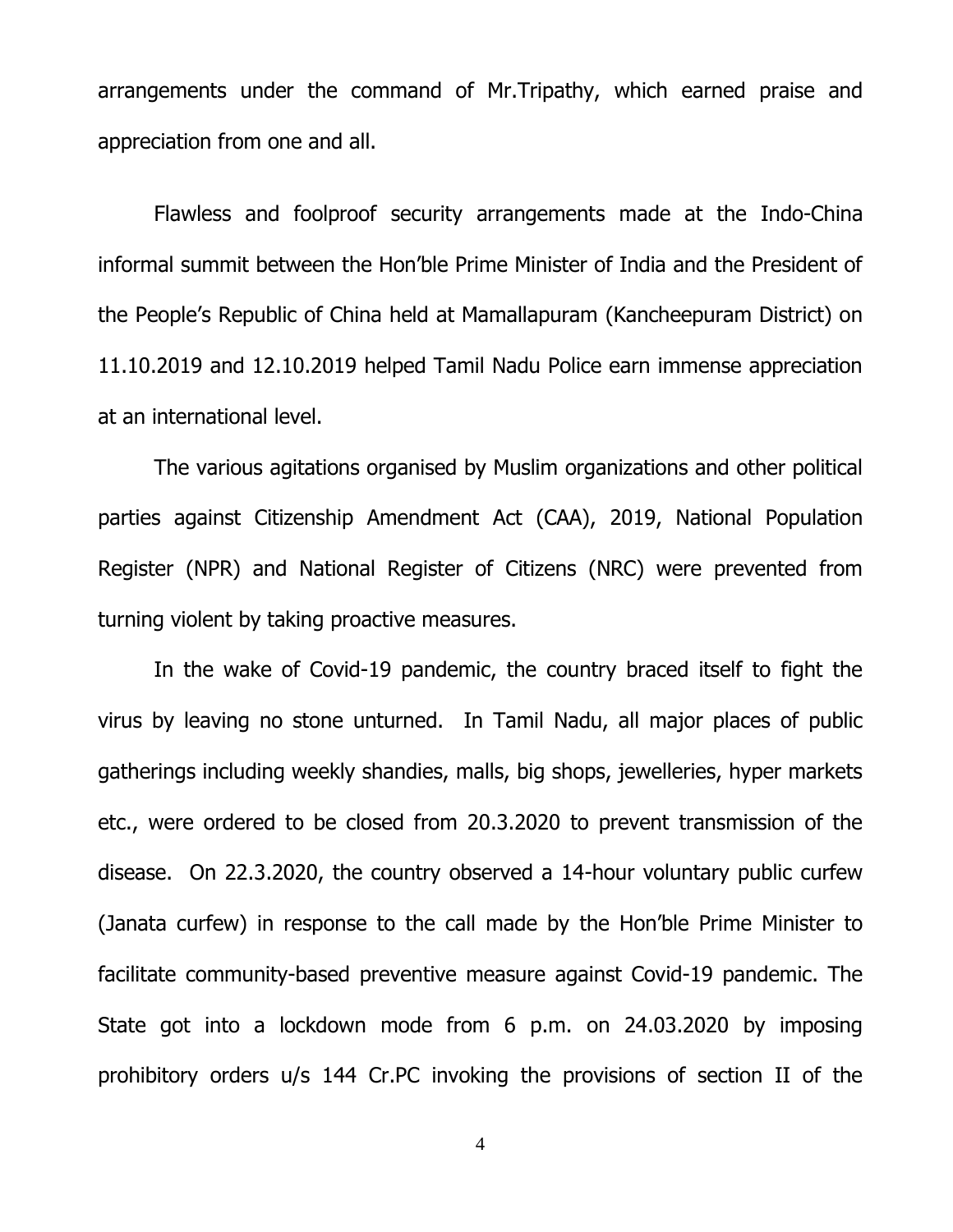epidemic disease Act 1897 to impose restrictions. Essential services such as milk, water, fuel, electricity, etc., were maintained. The Police did their best to keep the people out of roads, by advising them to remain indoors.

## Awards/Honours and Special Achievements

- Recipient of the **President's Police Medal for Meritorious Service**, 2002.
- **President's Police Medal for Distinguished Service**, 2011.
- First Indian Police Service officer to receive the **Prime Minister's Award for Excellence in Public Administration,** 2008.
- **First Indian Police Officer** to have received 2 prestigious **International Awards :**
	- **i) International Community Policing Award** by International Association of Chiefs of Police **(IACP)**, Washington, **USA,** in a representation of over 110 countries, during their  $108<sup>th</sup>$ Annual Conference at Toronto on  $31<sup>st</sup>$  October, 2001.
	- **ii)** Innovations in Governance **GOLD MEDAL** decorated by the Commonwealth Association for Public Administration and Management **(CAPAM)** in a function held on September 11, 2002 at Glasgow, **Scotland, U.K.** In fact, he is